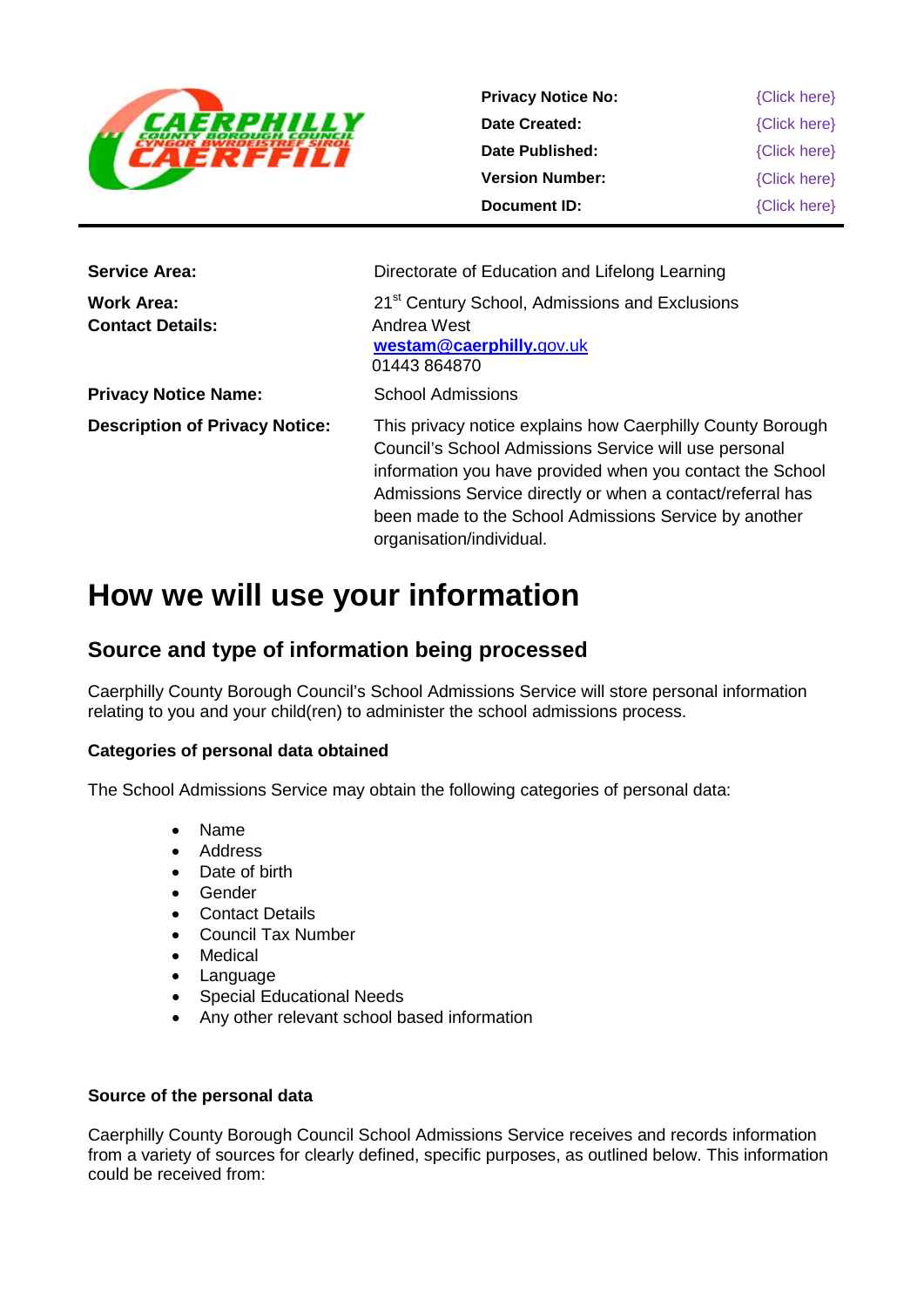- Yourself
- Schools
- Other directorates within the Authority Social Services, Council Tax etc
- Police
- Health Authorities
- Education Authorities
- **Other Local Authorities**
- Regulatory bodies Children's Commissioner, Ombudsman
- Partner Agencies
- Medical Professionals
- General Practitioners
- Legal Representatives

If you would like further information on the source of information we hold, please contact us.

### **Purpose and legal basis for using your information**

#### **Purpose of processing**

The School Admissions Service uses personal information to assist with the admission or transfer of children to schools, and to ensure the safeguarding and welfare of all pupils wherever necessary.

#### **Legal basis for processing**

Caerphilly County Borough Council are the Admissions Authority for all schools in the county borough area, and are responsible for processing all school admission and transfer requests.

There is a public task requirement on public authorities to process your information for this purpose.

The legislation that provides the legal basis for processing will depend on the nature of the referral but may include:

School Admissions Code 2013 School Standards and Framework Act

In order for the processing of personal data to be lawful under the General Data Protection Regulations 2016 (GDPR), a valid condition from Article 6 of the Regulations must be identified, which is outlined below:

1e. processing is necessary for the performance of a task carried out in the public interest or in the exercise of official authority vested in the controller;

Data Protection legislation provides extra protection for certain classes of information called 'special category personal data'. If any information falls within the definition of special category personal data then an additional condition from Article 9 of the Regulations must be identified, as outlined below:

- 6 (1) This condition is met if the processing
- (a) Is necessary for a purpose listed in sub-paragraph (2), and
- (b) Is necessary for reasons of substantial public interest.
- (2) Those purposes are –
- (a) the exercise of a function conferred on a person by an enactment or rule of law;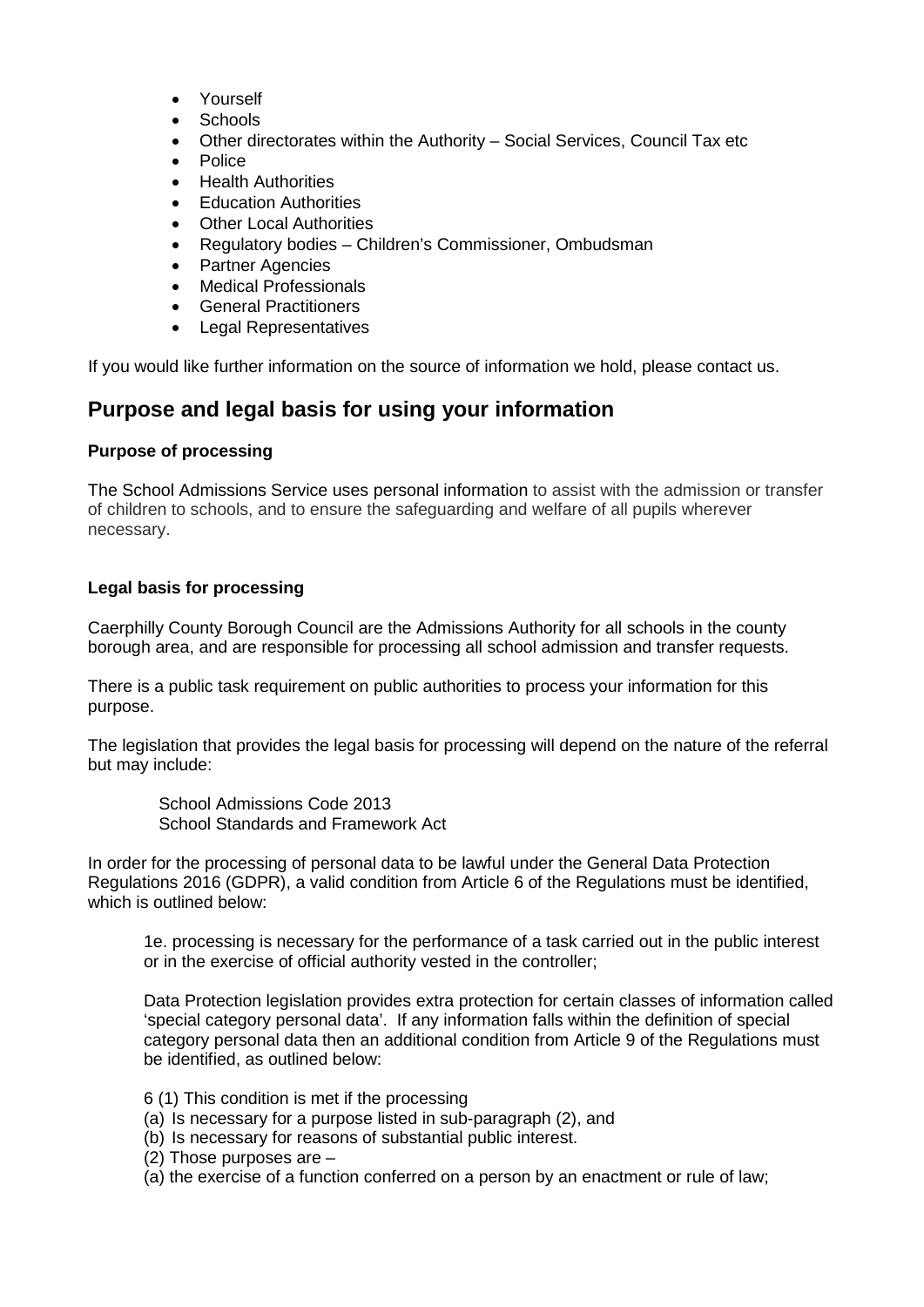(b) the exercise of a function of the Crown, a Minister of the Crown or a government department.

Data Protection legislation also provides extra protection for personal data in relation to criminal convictions and offences. If any personal data falls within this category then an additional condition from Article 10 of the Regulations must be identified, as outlined below:

*36 This condition is met if the processing would meet a condition in Part 2 of this Schedule but for an express requirement for the processing to be necessary for reasons of substantial public interest.* 

Conditions in Part 2 of the Schedule referred to above are those conditions for processing detailed above under Article 9 conditions for processing special personal data.

### **Who will have access to your information**

#### **Identity of Data Controller and Data Protection Officer**

The Data Controller for your information is Caerphilly County Borough Council. The Data Protection Officer is:

Ms Joanne Jones Corporate Information Governance Manager / Data Protection Officer Email: [dataprotection@caerphilly.gov.uk](mailto:dataprotection@caerphilly.gov.uk) Tel: 01443 864322

Other Data Controllers may also be responsible for your information, depending on the specific circumstances. Please contact School Admissions Service for further information.

#### **Details of main users of your information**

The main users of your information will be Caerphilly County Borough Council School Admissions Service.

**Details of any sharing of your information** School Admissions Service will collect and process your personal information to provide a school admissions service. To do this we may need to share information internally with other Teams within the Education Directorate, Council Tax, Electoral Services, Free School Meals Dept, Housing Dept, Social Services and other internal teams that are able to support us to meet your and /or your family's needs. We may also need to share your information with external partner agencies or with other professionals and organisations; in emergency situations we will use your information in order to make the necessary referrals for services.

Education Directorate.

The information you have provided may be used to prevent and detect fraud, and therefore may be shared for this purpose with other sections of the Council, including Council Tax.

Your information may also be shared with other sections of the Council that administer free school meals,

#### **Details of any sharing of your information with other organisations**

We will only share information with other organisations if we have a specific purpose and a lawful basis for sharing the information. Any information shared will be minimised and proportionate to the outcome that we aim to achieve. This may include but not limited to: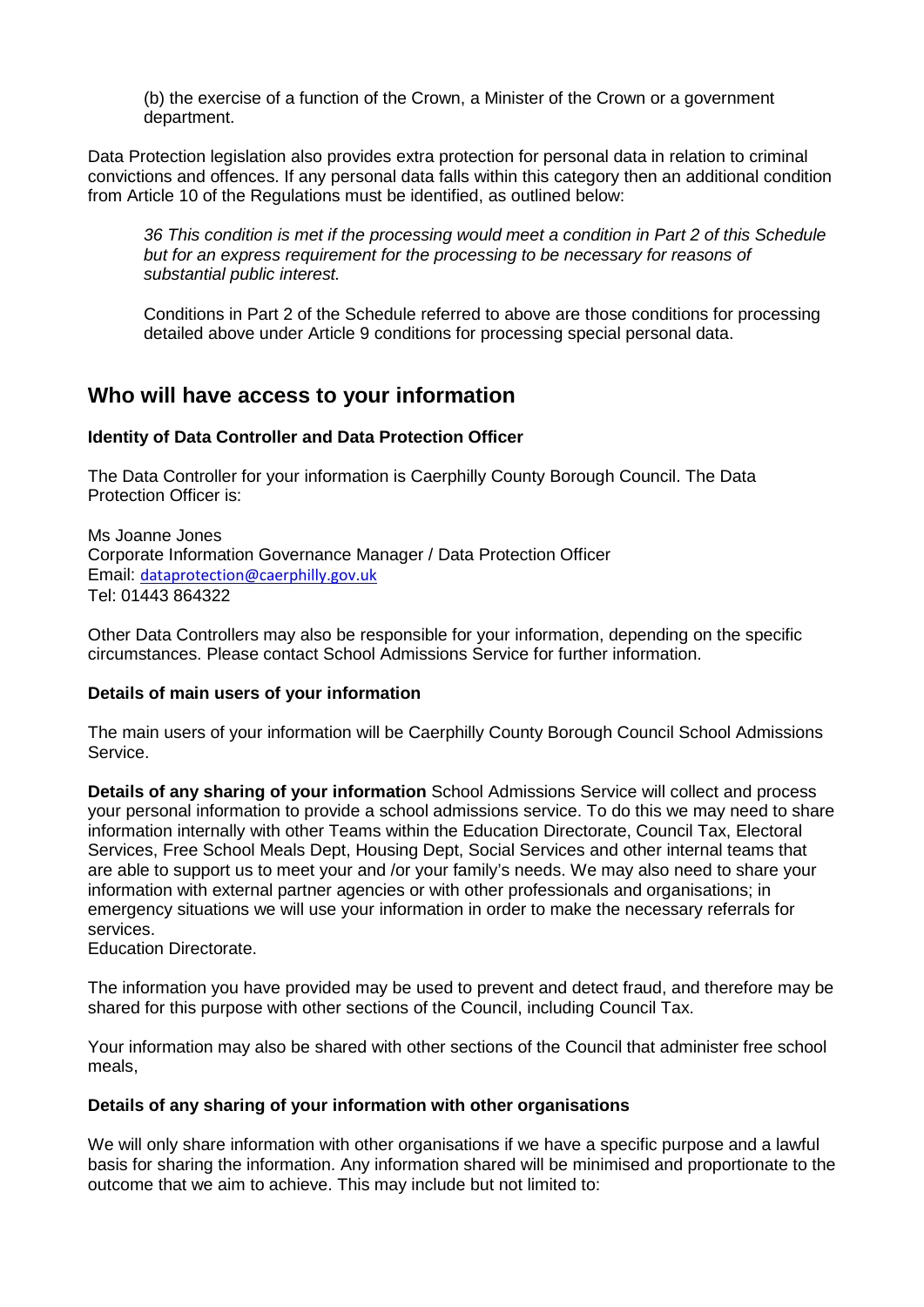- Police
- **Health Authority**
- **Family Courts**
- **Other Local Authorities**
- Ombudsman for Wales
- Children Commissioner
- Health Inspectorate Wales
- Social Services
- Welsh Government
- Health & Safety Executive
- 3<sup>rd</sup> Sector Providers
- Secure Estate (Prisons)
- National Prosecution Service
- Other relevant organisations

All sharing of your personal data with other organisations will be carried out in compliance with data protection legislation.

If you move outside of Caerphilly County Borough area your personal data may be shared with your new local authority to continue supporting you to meet your and /or your family's needs.

#### **Requests for information**

All recorded information held by Caerphilly County Borough Council may be subject to requests under the Freedom of Information Act 2000, Environmental Information Regulations 2004 and data protection legislation.

If the information you provide is subject to such a request, where possible Caerphilly County Borough Council will consult with you on its release. If you object to the release of your information we will withhold your information if the relevant legislation allows.

### **How long will we retain your information**

#### **Details of retention period**

How long Caerphilly County Borough Council retains information is determined through statutory requirements or best practice. We will keep all your information secure, whether held electronically or paper copies. Your information will only be kept for a specific period of time, after which it will be securely destroyed according to the Council's Record Retention & Disposal Policy.

The nature of information we hold, will determine the length of time we hold it for. Please contact us for further information.

## **Your Rights (Inc Complaints Procedure)**

#### **Your rights under Data Protection law**

Data protection legislation gives data subjects (those who the information is about) a number of rights:

The right of subject access – application forms for this process are available on our website: [SAR Form](http://www.caerphilly.gov.uk/CaerphillyDocs/Council-and-democracy/sar_form.aspx)